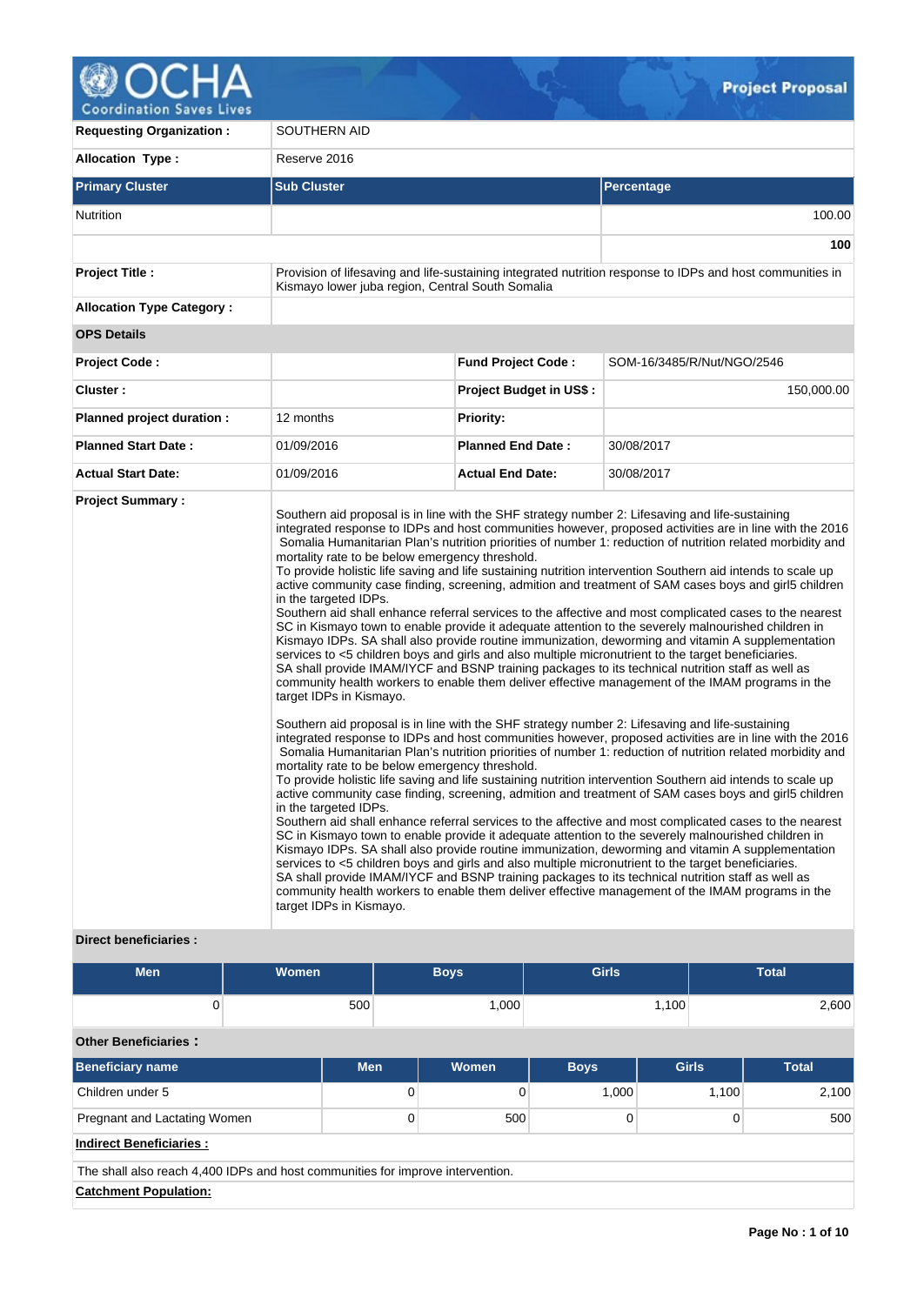The project target location have an estimated population of 33,600.

# **Link with allocation strategy :**

Kismayo district have shown high admission of Acute Watery Diarrhea (AWD) between January, February and March respectively; these AWD children came mainly from IDPs and host l communities however,Juba riverine also sustained trend of very high levels of malnutrition were shown among IDPs in Kismayo. in view of this Southern aid shall be able to provide an integrated lifesaving and life sustaining nutrition intervention to the IDPs and host communities through scaling up therapeutic and preventive measure as well as micronutrient support for vulnerable groups (PLW and U5 children), Vitamin A, zinc/ORS, MMN, Integrated Nutrition, health, hygiene (NHHP) preventative and promotional support Infant and Young Child Feeding (IYCF) and support to caregivers in targeted IDP locations in Kismayo.

### **Sub-Grants to Implementing Partners :**

| <b>Partner Type</b> | <b>Budget in US\$</b> |
|---------------------|-----------------------|
|                     |                       |

# **Other funding secured for the same project (to date) :**

| Other Funding Source | <b>Other Funding Amount</b> |
|----------------------|-----------------------------|
|                      |                             |

# **Organization focal point :**

| Name                             | Title            | Email                     | <b>IPhone</b> |
|----------------------------------|------------------|---------------------------|---------------|
| <sup>⊦</sup> Abdihakim Aden Abdi | Proogram manager | southernaid.org@gmail.com | +254726531659 |

# **BACKGROUND**

# **1. Humanitarian context analysis**

The latest findings from Post Deyr countrywide seasonal assessment by FSNAU and partners 2016 indicate that 931 000 people will be in Crisis (IPC Phase 3) and 22 000 people in Emergency (IPC Phase 4) across Somalia through June 2016. Internally displaced persons (IDPs) represent 68% of the total number of people in Crisis and Emergency, rural populations (26 percent) and urban populations (6 percent). Approximately 3.7 million additional people across the country are classified as Stressed (IPC Phase 2) through mid-2016. In total, nearly 4.7 million people or 38 percent of the total population of Somalia are acutely food insecure and will be in need of humanitarian assistance. Alert levels of GAM (12.5%) and SAM (2.9%) were recorded during 2014 Deyr assessment compared to Critical GAM (16.6%) and Serious SAM (3.6%) recorded.

Urgent lifesaving humanitarian assistance and livelihood support is required for populations in Emergency and Crisis (IPC Phases 4 and 3). Populations experiencing Stressed (IPC Phase 2) acute food insecurity remain highly vulnerable to shocks that could push them back to Crisis or Emergency (IPC Phases 3 or 4). This should be supported in order to protect their livelihoods and boost their resilience to shocks. Internally Displaced Persons continue to represent a large proportion (60-75%) of the total population in Crisis and Emergency over the past three years. This indicates the protracted nature of the food security crisis among displaced populations and calls for medium to long term food security programme/response, in order to support sustainable and durable solutions.

Access to basic nutrition services is minimal due to the reduced humanitarian assistance as well as reduced funding for the interventions as operation is limited hence may worsened the situation of women and children nutrition and health in the region. The chronic nutrition situation in Kismayo districts has a devastating impact on child survival and development. The immediate causes of malnutrition include high morbidity with frequent disease outbreaks, poor dietary diversity leading to high prevalence of micronutrient deficiencies such as anaemia, inadequate feeding and care practices of young children and their mothers, household food insecurity in some areas, and poor access to basic services such as primary health care, clean water, and sanitation facilities. Admission levels in Southern aid supported OTP sites have tremendously increased during the last six months. However, urgent intervention is required to provide adequate life saving and life sustaining nutrition intervention to enable avert the current situation.

The latest findings from Post Deyr countrywide seasonal assessment by FSNAU and partners 2016 indicate that 931 000 people will be in Crisis (IPC Phase 3) and 22 000 people in Emergency (IPC Phase 4) across Somalia through June 2016. Internally displaced persons (IDPs) represent 68% of the total number of people in Crisis and Emergency, rural populations (26 percent) and urban populations (6 percent). Approximately 3.7 million additional people across the country are classified as Stressed (IPC Phase 2) through mid-2016. In total, nearly 4.7 million people or 38 percent of the total population of Somalia are acutely food insecure and will be in need of humanitarian assistance. Alert levels of GAM (12.5%) and SAM (2.9%) were recorded during 2014 Deyr assessment compared to Critical GAM (16.6%) and Serious SAM (3.6%) recorded.

Urgent lifesaving humanitarian assistance and livelihood support is required for populations in Emergency and Crisis (IPC Phases 4 and 3). Populations experiencing Stressed (IPC Phase 2) acute food insecurity remain highly vulnerable to shocks that could push them back to Crisis or Emergency (IPC Phases 3 or 4).This should be supported in order to protect their livelihoods and boost their resilience to shocks. Internally Displaced Persons continue to represent a large proportion (60-7

#### **2. Needs assessment**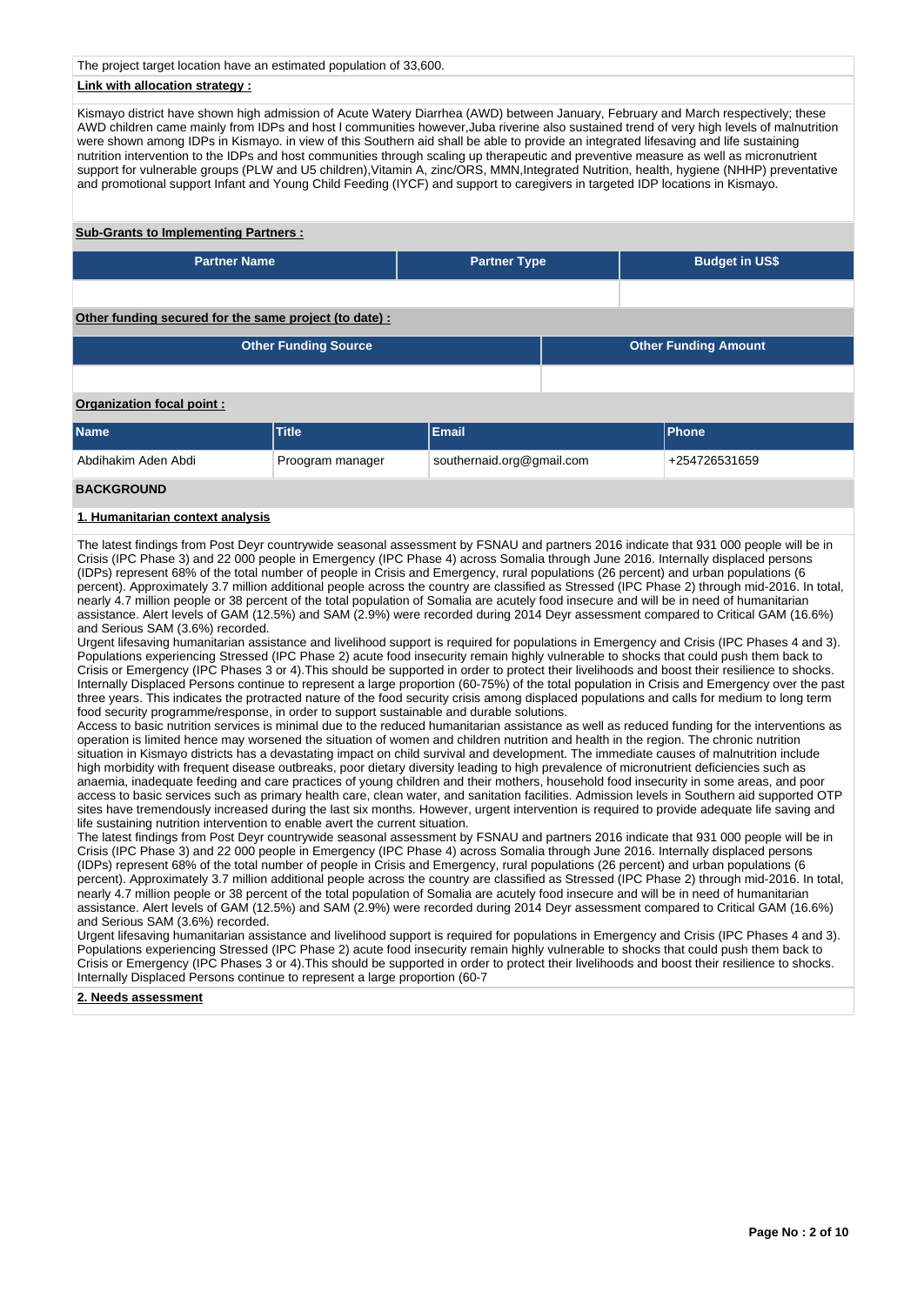The nutrition situation was projected to deteriorate due to deterioration of nutrition situation in IDP camps. Recent HMIS data collected from Kismayo partners nutrition facilities for the month of January to March 2016, showing high trends of malnutrition where it has shown GAM rate of 12.9, SAM 2.9 and MUAC of 11.9 among <5 children and MUAC of 17.9 among the PLWs in Kismayo IDPs among under-five children seen at the existing OTP/SC centre and the MCH in Kismayo districts,. This increase could also be attributed to the increased outreach activities in the district which attracted more admission with early detection of SAM cases before further deterioration leading to better treatment coverage in the newly accessible sites. There were also cases of malaria, Acute Watery Diarrhea and measles reported. Recent southern aid field monitoring reports indicate increased cases of Acute Watery Diarrhoea (AWD) which is a normal seasonal trend during the rainy seasons of Deyr. With already limited health and nutrition services in Kismayo IDPs, concerns are raised that the situation may further worsen due to the likely gap in nutrition intervention in the whole of the region. There is poor practice of exclusive breastfeeding among the targeted IDPs communities which entail further focus on social mobilization and community based IYCF interventions. There is also a high proportion of boys and girls aged 6-59 months are acutely malnourished in Kismayo District due to unmet nutritional requirements. The worrying nutrition situation is mainly related to chronically poor food access, high morbidity due to seasonal disease outbreaks, and inadequate sanitation facilities, safe water and poor access to health care services.

Southern Aid (SA) will endeavour to treat 2100 severely acutely and moderately malnourished boys (1000) and girls(1100) aged 6-59 months, and as well provide multiple micronutrient intervention through Basic Nutrition Services Package (BNSP) linking nutrition to health, WASH and food security it shall also identify and screen 500 PLWs for MAM and make referral to the other partners implementing TSFP. Southern aid will work with the local community to actively identify and treats severely and acute malnourished <5 children boys, girls, It shall also provide screening, identification and referral of moderately malnourished pregnant and lactating women in the IDPs.

Southern aid shall coordinate with partners working in Kismayo as SAF-UK,Himilo who are working with OTP and SFP respectively for proper referral services. It shall also coordinates with Somali aid and ARC in terms of referrals, and a coordinated approach in provision of a consolidated health, WASH & livelihood to the project beneficiaries.

Technical capacity is lacking, hence capacity building will be prioritized for 20 project staff (10 men and 10 women), 15 CHWs/promoter (8 men, 7 women) and project beneficiaries.

The nutrition situation was projected to deteriorate due to deterioration of nutrition situation in IDP camps. Recent HMIS data collected from Kismayo partners nutrition facilities for the month of January to March 2016, showing high trends of malnutrition where it has shown GAM rate of 12.9, SAM 2.9 and MUAC of 11.9 among <5 children and MUAC of 17.9 among the PLWs in Kismayo IDPs among under-five children seen at the existing OTP/SC centre and the MCH in Kismayo districts,. This increase could also be attributed to the increased outreach activities in the district which attracted more admission with early detection of SAM cases before further deterioration leading to better treatment coverage in the newly accessible sites. There were also cases of malaria, Acute Watery Diarrhea and measles reported. Recent southern aid field monitoring reports indicate increased cases of Acute Watery Diarrhoea (AWD) which is a normal seasonal trend during the rainy seasons of Deyr. With already limited health and nutrition services in Kismayo ID

### **3. Description Of Beneficiaries**

The project aims to establish integrated nutrition mobile clinics in Kismayo IDP sites and scale up the nutrition intervention through skilled healthcare professionals. Southern aid through this project will provide life-saving and life sustaining therapeutic treatment and preventive services to under five children boys, girls age (0-59) with severely acute malnutrition as well as provide Multiple micro-nutrient to pregnant and lactating mothers, Southern aid through one fixed OTP site and 3 mobile OTP shall provide referral services to the most complicated severely acute and moderately malnourished <5children and PLWs in Kismayo, it shall also improve the coverage of

immunization,dewarming and Vitamin A supplementation; and support mother to mother support group while also ensuring readiness to prevent and respond to outbreaks such as malaria, measles or AWD/Cholera and promote nutrition, health and hygiene promotion through nutrition education and beneficiary sensitization.

Southern aid shall however endeavour to capacity build 20 (10 men and 10 women) community health workers/promoters/volunteers as well as 15 technical nutrition staff (8 men and 7 women) to enable them effectively carry out the community nutrition services program as per the agreed donors.

The project aims to establish integrated nutrition mobile clinics in Kismayo IDP sites and scale up the nutrition intervention through skilled healthcare professionals. Southern aid through this project will provide life-saving and life sustaining therapeutic treatment and preventive services to under five children boys, girls age (0-59) with severely acute malnutrition as well as provide Multiple micro-nutrient to pregnant and lactating mothers, Southern aid through one fixed OTP site and 3 mobile OTP shall provide referral services to the most complicated severely acute and moderately malnourished <5children and PLWs in Kismayo, it shall also improve the coverage of

immunization,dewarming and Vitamin A supplementation; and support mother to mother support group while also ensuring readiness to prevent and respond to outbreaks such as malaria, measles or AWD/Cholera and promote nutrition, health and hygiene promotion through nutrition education and beneficiary sensitization.

Southern aid shall however endeavour to capacity build 20 (10 men and 10 women) community health workers/promoters/volunteers as well as 15 technical nutrition staff (8 men and 7 women) to enable them effectively carry out the community nutrition services program as per the agreed donors.

### **4. Grant Request Justification**

According to the latest report by FSNAU 2015/2016 Kismayo IDPs livelihood show critical nutrition level due to poor child feeding practices ,food insecurity unpredictable security as well as the displacements of the people from unsecured area of middle Juba as well as refugees repatriation from Kenya Dadaab refugees.This has coupled with poor humanitarian funding for the past one year that have led to the disruption of the basic health and nutrition services among the partners in Kismayo. However, Southern aid intends to scale up the nutrition services to enable avert the current emergency crisis and as well provide lifesaving and sustaining support to children under five boys,girls and pregnant and lactating mothers in the target location.

In view of the above, Southern aid shall be able to support the nutrition cluster objective in reducing the maternal mortality rates and emergency threshold by reaching those vulnerable population.

#### **5. Complementarity**

Southern aid organization is currently rolling out livelihood program in Kismayo and Afmadow district of Lower Juba through cash transfer, It is also undertaking active case finding and community referral services in Kismayo rurals hence this project shall be integrated into the existing program in the area to enable realized holistic humanitarian assistance to the affected population in Kismayo. Southern aid organization have also a long term partnership with UNICEF,UNOCHA,WFP and other international partners in its operation area hence have the advantage of the cordial communal relationship in the area that will enable implements the project without any hitch and as well use its previous project knowledge to better the services to the target population.

# **LOGICAL FRAMEWORK**

### **Overall project objective**

To provide therapeutic treatment and preventive nutrition intervention to severely and moderately acute malnourished under five children (0- 59) boys,1100 girls and 500 PLWs in Kismayo selected IDPs.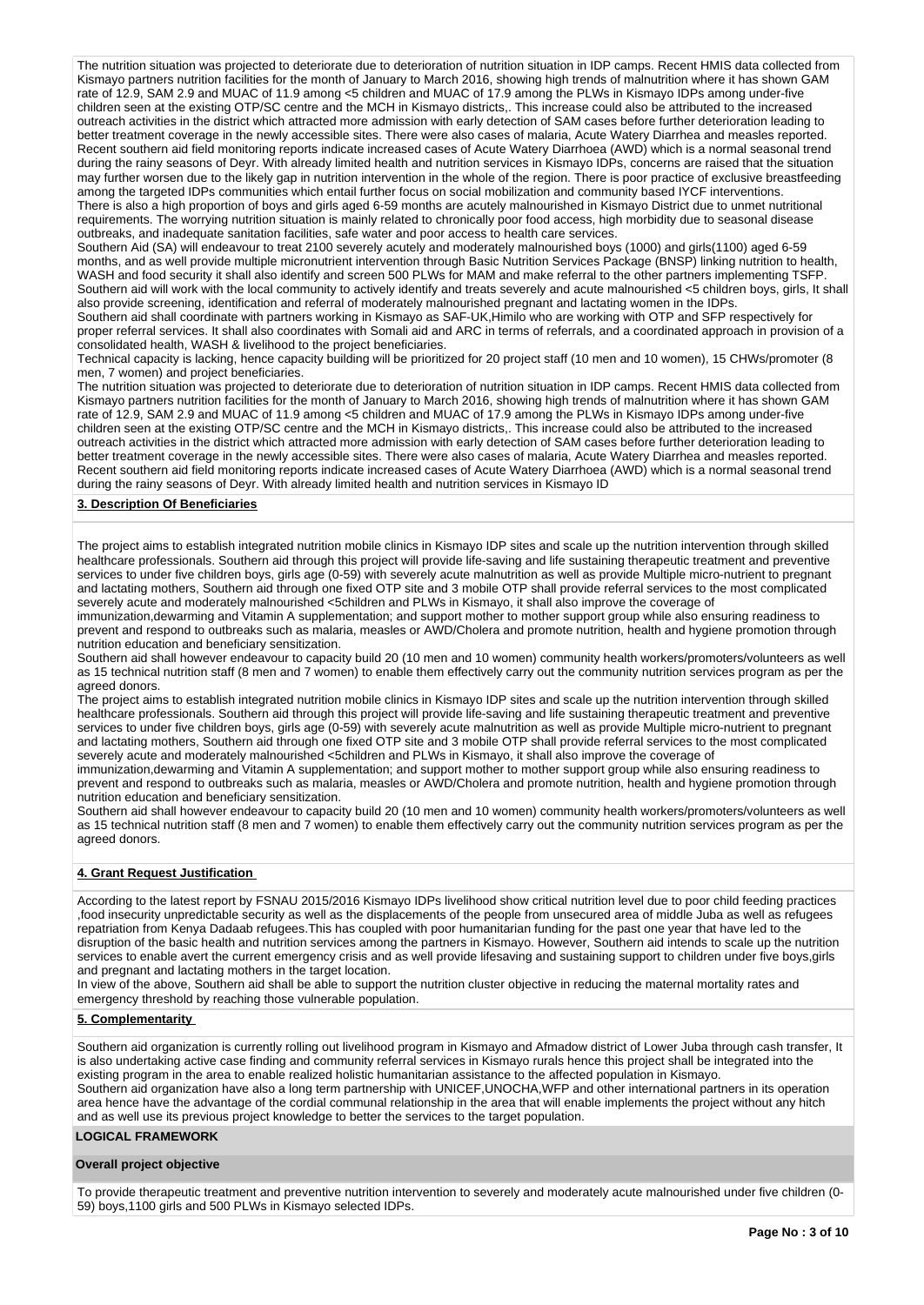| <b>Nutrition</b>                                                                                                                                                                                                                                                                                                                                                                                                                                                                                                                                                    |                                                                                    |                                                                                                                                                                                                                                                                                        |                                                |                                 |  |  |        |  |  |  |
|---------------------------------------------------------------------------------------------------------------------------------------------------------------------------------------------------------------------------------------------------------------------------------------------------------------------------------------------------------------------------------------------------------------------------------------------------------------------------------------------------------------------------------------------------------------------|------------------------------------------------------------------------------------|----------------------------------------------------------------------------------------------------------------------------------------------------------------------------------------------------------------------------------------------------------------------------------------|------------------------------------------------|---------------------------------|--|--|--------|--|--|--|
|                                                                                                                                                                                                                                                                                                                                                                                                                                                                                                                                                                     | <b>Cluster objectives</b>                                                          | <b>Strategic Response Plan (SRP) objectives</b>                                                                                                                                                                                                                                        |                                                | <b>Percentage of activities</b> |  |  |        |  |  |  |
| thresholds                                                                                                                                                                                                                                                                                                                                                                                                                                                                                                                                                          | Reduction of nutrition related morbidity and<br>mortality rates to below emergency | Somalia HRP 2016<br>100                                                                                                                                                                                                                                                                |                                                |                                 |  |  |        |  |  |  |
| <b>Contribution to Cluster/Sector Objectives:</b> This project shall be able to provide an integrated lifesaving and life sustaining nutrition<br>intervention through the provision of scaling up nutrition activities to the vulnerable pregnant and lactating mothers as well as children under<br>five boys, girlls in Kismayo selected IDPs hence improve their nutrition status and bring closer to the service through OTP mobile service<br>thus reducing morbidity and mortality rate and reducing the emergency threshold in line with cluster objective. |                                                                                    |                                                                                                                                                                                                                                                                                        |                                                |                                 |  |  |        |  |  |  |
| Outcome 1                                                                                                                                                                                                                                                                                                                                                                                                                                                                                                                                                           |                                                                                    |                                                                                                                                                                                                                                                                                        |                                                |                                 |  |  |        |  |  |  |
| Enhanced the nutrition status of severely acute and moderately malnourished <5 children boys and girls through adequate access and<br>utilization of therapeutic and preventive life saving nutrition services in Kismayo IDPs target areaEnhanced the nutrition status of severely<br>acute and moderately malnourished <5 children boys and girls through adequate access and utilization of therapeutic and preventive life<br>saving nutrition services in Kismayo IDPs target area                                                                             |                                                                                    |                                                                                                                                                                                                                                                                                        |                                                |                                 |  |  |        |  |  |  |
| Output 1.1                                                                                                                                                                                                                                                                                                                                                                                                                                                                                                                                                          |                                                                                    |                                                                                                                                                                                                                                                                                        |                                                |                                 |  |  |        |  |  |  |
| <b>Description</b>                                                                                                                                                                                                                                                                                                                                                                                                                                                                                                                                                  |                                                                                    |                                                                                                                                                                                                                                                                                        |                                                |                                 |  |  |        |  |  |  |
|                                                                                                                                                                                                                                                                                                                                                                                                                                                                                                                                                                     | through OTP mobile service provision.                                              | 2100 acutely malnourished boys (1000) and girls (1100)under five acutely malnourished identified, screened and treated through OTP mobile<br>service provision.2100 acutely malnourished boys (1000) and girls (1100) under five acutely malnourished identified, screened and treated |                                                |                                 |  |  |        |  |  |  |
| <b>Assumptions &amp; Risks</b>                                                                                                                                                                                                                                                                                                                                                                                                                                                                                                                                      |                                                                                    |                                                                                                                                                                                                                                                                                        |                                                |                                 |  |  |        |  |  |  |
|                                                                                                                                                                                                                                                                                                                                                                                                                                                                                                                                                                     |                                                                                    | The project will contribute to enhancement of nutrition status of the target group in Kismayo IDPs.                                                                                                                                                                                    |                                                |                                 |  |  |        |  |  |  |
| <b>Activities</b>                                                                                                                                                                                                                                                                                                                                                                                                                                                                                                                                                   |                                                                                    |                                                                                                                                                                                                                                                                                        |                                                |                                 |  |  |        |  |  |  |
| Activity 1.1.1                                                                                                                                                                                                                                                                                                                                                                                                                                                                                                                                                      |                                                                                    |                                                                                                                                                                                                                                                                                        |                                                |                                 |  |  |        |  |  |  |
|                                                                                                                                                                                                                                                                                                                                                                                                                                                                                                                                                                     |                                                                                    | Standard Activity: Treatment of severe acute malnutrition in children 0-59months                                                                                                                                                                                                       |                                                |                                 |  |  |        |  |  |  |
|                                                                                                                                                                                                                                                                                                                                                                                                                                                                                                                                                                     |                                                                                    | Identifying, screening and admitting of severely acute malnourished <5 children boys and girls in Kismayo IDPs project target location.                                                                                                                                                |                                                |                                 |  |  |        |  |  |  |
| Activity 1.1.2                                                                                                                                                                                                                                                                                                                                                                                                                                                                                                                                                      |                                                                                    |                                                                                                                                                                                                                                                                                        |                                                |                                 |  |  |        |  |  |  |
|                                                                                                                                                                                                                                                                                                                                                                                                                                                                                                                                                                     |                                                                                    | Standard Activity: Tretament of Moderate Acute malnutrition in children 0-59 months                                                                                                                                                                                                    |                                                |                                 |  |  |        |  |  |  |
|                                                                                                                                                                                                                                                                                                                                                                                                                                                                                                                                                                     |                                                                                    | Identification, screening and referral of moderate malnourished < 5 boys, girls in the target project location Kismayo IDPs.                                                                                                                                                           |                                                |                                 |  |  |        |  |  |  |
| Activity 1.1.3                                                                                                                                                                                                                                                                                                                                                                                                                                                                                                                                                      |                                                                                    |                                                                                                                                                                                                                                                                                        |                                                |                                 |  |  |        |  |  |  |
|                                                                                                                                                                                                                                                                                                                                                                                                                                                                                                                                                                     | <b>Standard Activity: Supplementation Vitamin A</b>                                |                                                                                                                                                                                                                                                                                        |                                                |                                 |  |  |        |  |  |  |
|                                                                                                                                                                                                                                                                                                                                                                                                                                                                                                                                                                     |                                                                                    | Provide vitamin A supplementation to <5 boys, girls(2100) and PLWs(500) in the target IDPs in Kismayo                                                                                                                                                                                  |                                                |                                 |  |  |        |  |  |  |
| <b>Indicators</b>                                                                                                                                                                                                                                                                                                                                                                                                                                                                                                                                                   |                                                                                    |                                                                                                                                                                                                                                                                                        |                                                |                                 |  |  |        |  |  |  |
|                                                                                                                                                                                                                                                                                                                                                                                                                                                                                                                                                                     |                                                                                    |                                                                                                                                                                                                                                                                                        | <b>End cycle beneficiaries</b><br>End<br>cycle |                                 |  |  |        |  |  |  |
| Code                                                                                                                                                                                                                                                                                                                                                                                                                                                                                                                                                                | <b>Cluster</b>                                                                     | Indicator                                                                                                                                                                                                                                                                              |                                                | Men   Women   Boys   Girls      |  |  | Target |  |  |  |
| Indicator 1.1.1                                                                                                                                                                                                                                                                                                                                                                                                                                                                                                                                                     | Nutrition                                                                          | Number of children (6-59 months) and pregnant<br>and lactating women admitted in treatment<br>programmes                                                                                                                                                                               |                                                |                                 |  |  | 2,100  |  |  |  |
|                                                                                                                                                                                                                                                                                                                                                                                                                                                                                                                                                                     |                                                                                    | <b>Means of Verification:</b> Monthly Mnutrition report,# of under five admitted in OTP centers.                                                                                                                                                                                       |                                                |                                 |  |  |        |  |  |  |
| Indicator 1.1.2<br>Nutrition<br>Number of children (6-59 months) and pregnant<br>2,100<br>and lactating women admitted in treatment<br>programmes                                                                                                                                                                                                                                                                                                                                                                                                                   |                                                                                    |                                                                                                                                                                                                                                                                                        |                                                |                                 |  |  |        |  |  |  |
|                                                                                                                                                                                                                                                                                                                                                                                                                                                                                                                                                                     | Number of mothers received MMN nutrition.                                          | <b>Means of Verification:</b> Number of MAM referrals to other partners working on TSFP                                                                                                                                                                                                |                                                |                                 |  |  |        |  |  |  |

**Beneficiary list** 

| $-$                                                                              |  |                                                                                                          |  |  |  |  |      |  |
|----------------------------------------------------------------------------------|--|----------------------------------------------------------------------------------------------------------|--|--|--|--|------|--|
| Indicator 1.1.3   Nutrition                                                      |  | Number of children (6-59 months) and pregnant<br>and lactating women admitted in treatment<br>programmes |  |  |  |  | :600 |  |
| Means of Varification $M$ Menthly Vitamin A quantum proportation coverage report |  |                                                                                                          |  |  |  |  |      |  |

**Means of Verification :** Monthly Vitamin A supplementation coverage report

# **Outcome 2**

Improved access to quality basic preventive and promotive nutrition services to acutely malnourished <5 children ( 1000 boys,1100 girls) and moderately malnourished PLWs (500) in Kismayo selected IDPs sites.

# **Output 2.1**

**Description**

Increased access to quality basic nutrition services to children <5 boys and girls among the selected IDPs in Kismayo.

# **Assumptions & Risks**

There mighty more beneficiaries than the estimated caseload and hence Southern aid shall liase with OCHA and cluster in case of any changes required.

# **Activities**

**Activity 2.1.1**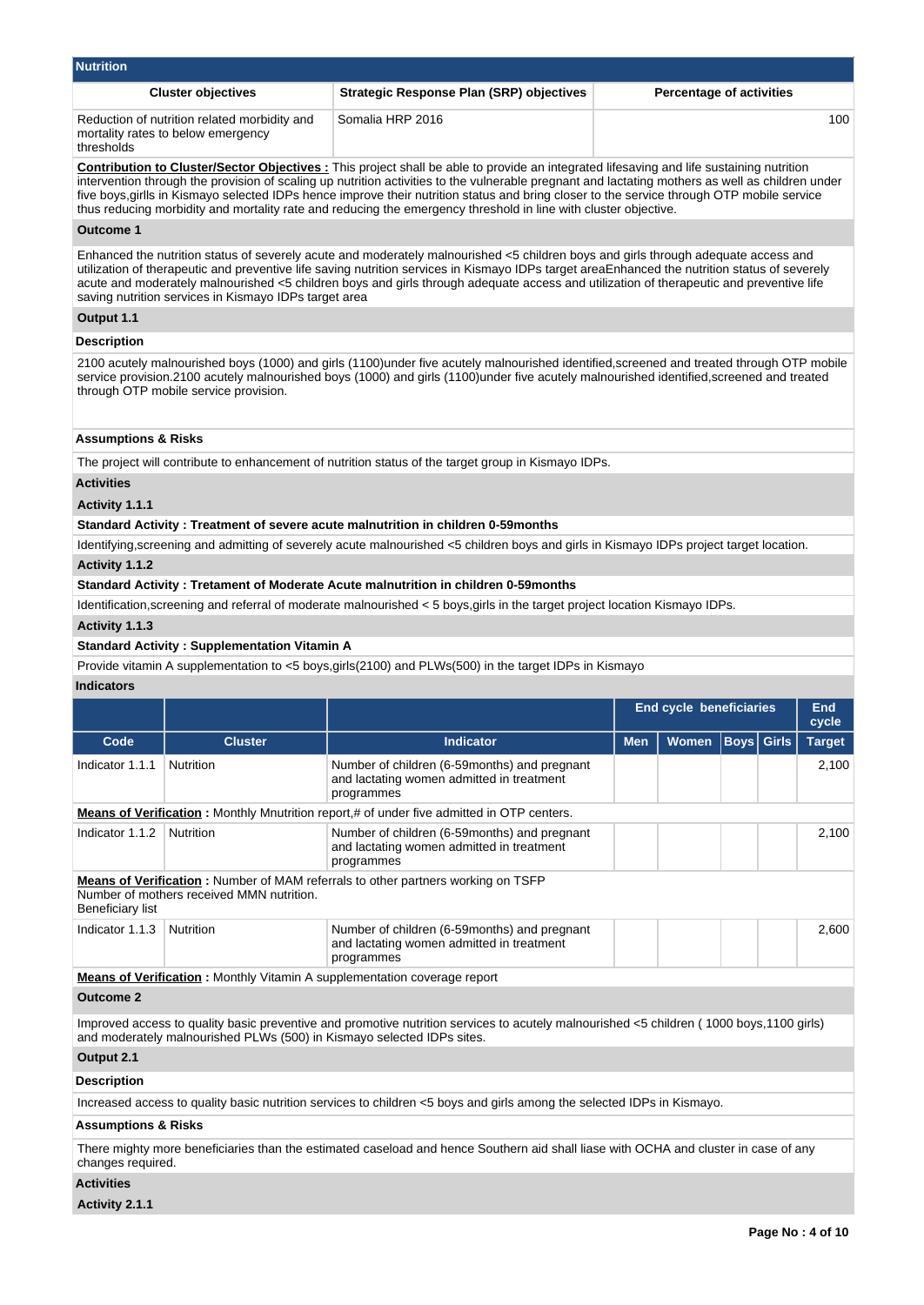# **Standard Activity : Infant and young child feeding promotion**

Conduct group IYCF promotion messages to benefit 500 women with children(5-59) boys,girls in Kismayo selected IDPs locations **Activity 2.1.2** 

### **Standard Activity : Multiple micronutrient suplementation for children 6-24months**

Provision of multiple-micronutrient supplementation for 1000 boys and 1100 girls (0-23 months) and 500 PLWs in Kismayo selected IDPs **Activity 2.1.3** 

### **Standard Activity : Nutrition health and Hygiene promotion**

Provide nutrition,health and hygiene promotion messages to 1000 boys,1100 girls and 500 Pregnant and lactating mothers in the target project location through mobile outreach services.

#### **Indicators**

|                                                                                                                  |                                                          |                                                                                                          | <b>End cycle beneficiaries</b> |       | <b>End</b><br>cycle |  |               |
|------------------------------------------------------------------------------------------------------------------|----------------------------------------------------------|----------------------------------------------------------------------------------------------------------|--------------------------------|-------|---------------------|--|---------------|
| Code                                                                                                             | <b>Cluster</b>                                           | <b>Indicator</b>                                                                                         | <b>Men</b>                     | Women | <b>Boys Girls</b>   |  | <b>Target</b> |
| Indicator 2.1.1                                                                                                  | Nutrition                                                | Number of IYCF promotion sessions held                                                                   |                                |       |                     |  | 12            |
| <b>Means of Verification:</b> Promotion session participant list<br>promotion session photos<br>Session reports. |                                                          |                                                                                                          |                                |       |                     |  |               |
| Indicator 2.1.2                                                                                                  | Nutrition                                                | Number of children (6-59 months) and pregnant<br>and lactating women admitted in treatment<br>programmes |                                |       |                     |  | 2.600         |
|                                                                                                                  | <b>Means of Verification:</b> Vitamin A coverage report. |                                                                                                          |                                |       |                     |  |               |
| Indicator 2.1.3                                                                                                  | Nutrition                                                | Number of Nutrition, Health and Hygiene<br>Promotion Sessions conducted                                  |                                |       |                     |  | 4             |
| Beneficiary list                                                                                                 | <b>Means of Verification: MNutrition report.</b>         |                                                                                                          |                                |       |                     |  |               |

Program report.

# **Outcome 3**

Enhanced capacity of community health and nutrition workers (10 men and 10 women) and nutrition technical staff (8 men and 7 women) for effective and efficient and management of IMAM program and the delivery of basic nutrition services Package (BNSP) in Kismayo selected IDPs.

# **Output 3.1**

# **Description**

Enhanced the capacity of nutrition staff and community health workers on effective management of IMAM and BSNP packages.

# **Assumptions & Risks**

The security disruption in the ongoing security operation by KDF and Juba land forces in flashing out the militia group may have an impact on the target IDPs

# **Activities**

#### **Activity 3.1.1**

#### **Standard Activity : Capacity building**

Conduct capacity building training to CHWs(10 male and 10 female) on IYCF/IMAM for effective community screening and management of referral services in the IDPs in Kismayo.

### **Activity 3.1.2**

### **Standard Activity : Capacity building**

Enhance capacity of nutrition technical field staff (8 male and 7 female) on IMAM, IYCF, NHHP and micronutrient supplementation for effective program management and service delivery to the intended beneficaries

#### **Indicators**

|                            |                  |                                                                                                                                 |            | <b>End cycle beneficiaries</b> |                   |  | End<br>cycle  |  |
|----------------------------|------------------|---------------------------------------------------------------------------------------------------------------------------------|------------|--------------------------------|-------------------|--|---------------|--|
| Code                       | <b>Cluster</b>   | <b>Indicator</b>                                                                                                                | <b>Men</b> | <b>Women</b>                   | <b>Boys Girls</b> |  | <b>Target</b> |  |
| Indicator 3.1.1            | <b>Nutrition</b> | Number of male and female Staff/Community<br>Health Workers/outreach workers trained on the<br>management of acute malnutrition |            |                                |                   |  | 20            |  |
|                            |                  | <b>Means of Verification:</b> Training report, Training participant list, Training photos                                       |            |                                |                   |  |               |  |
| Indicator 3.1.2            | <b>Nutrition</b> | Number of male and female Staff/Community<br>Health Workers/outreach workers trained on<br>Infant and Young Child Feeding.      |            |                                |                   |  | 15            |  |
|                            |                  | <b>Means of Verification:</b> Training reports, Participant list and training photos.                                           |            |                                |                   |  |               |  |
| <b>Additional Targets:</b> |                  |                                                                                                                                 |            |                                |                   |  |               |  |
| <b>M&amp;R</b>             |                  |                                                                                                                                 |            |                                |                   |  |               |  |

#### **Monitoring & Reporting plan**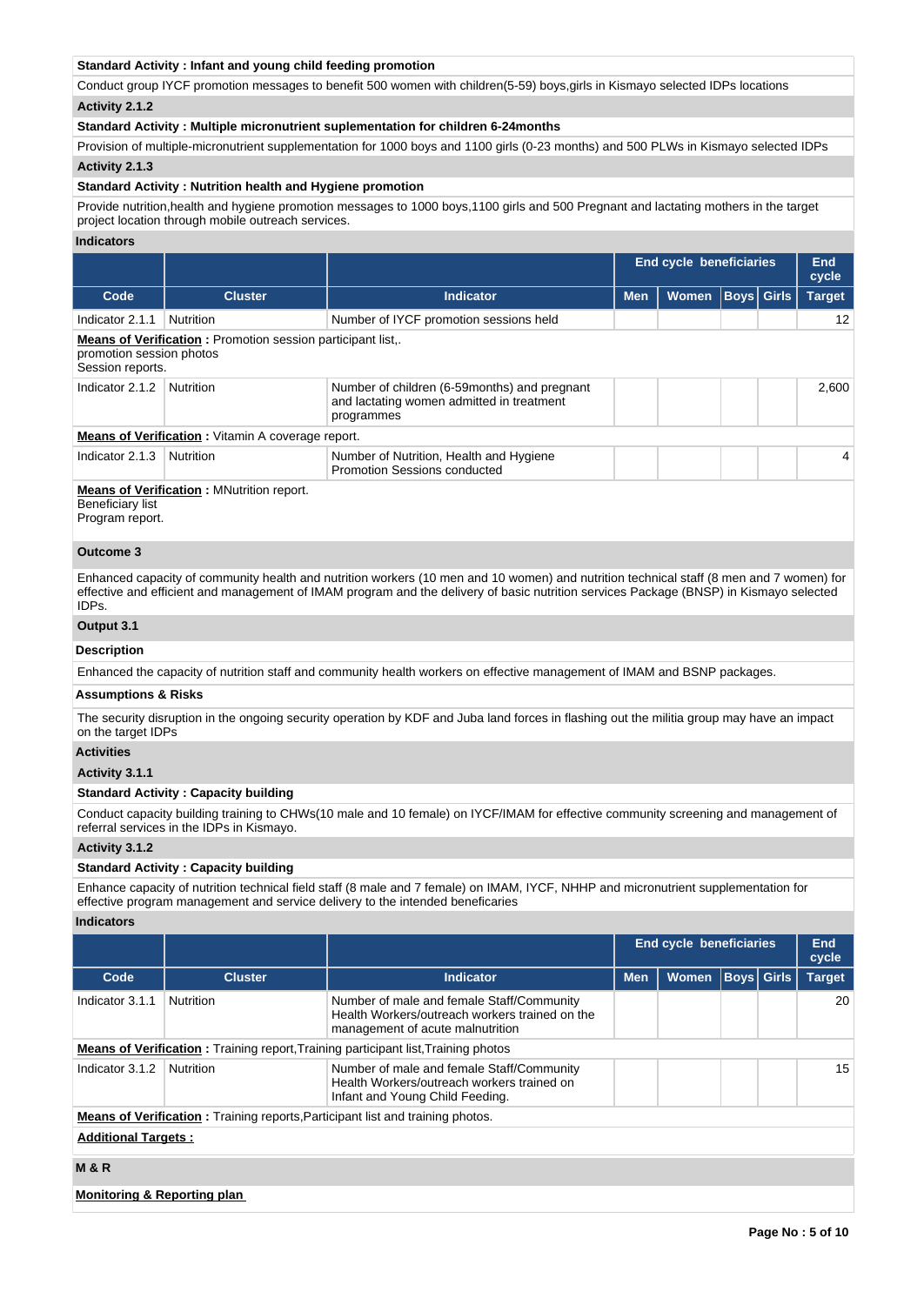Southern Aid will adopt Participatory Result Based Monitoring and Evaluation (PRBM&E) approach. There will be set indicators for project outputs, objectives (outcomes) and impacts (goal, this will be shared with the other interested stakeholder such as government representatives, other humanitarian actors and the community gatekeepers in the area to help in generating results indicators that suits project context. project manager will have overall responsibility to oversee the monitoring and reporting of the entire project cycle from implementation (data verification and collation) and monitoring and evaluation and reporting.

Data collection and validation will be continuous. The project will generate weekly updates from field visits. The updates will be used to prepare project monthly progress reports. The project team will meet on monthly basis to review project progress upon which quarterly project reports will be generated. The organization will upload some of the project photos for the key activities to facilitate project monitoring.

# **Workplan**

| <b>Activitydescription</b>                                                                                                                                        | Year |          |                   |              |              |                         |                         |              |              |              |              |              |              |
|-------------------------------------------------------------------------------------------------------------------------------------------------------------------|------|----------|-------------------|--------------|--------------|-------------------------|-------------------------|--------------|--------------|--------------|--------------|--------------|--------------|
| Activity 1.1.1: Identifying, screening and admitting of severely acute malnourished<br><5 children boys and girls in Kismayo IDPs project target location.        | 2016 |          |                   |              |              |                         |                         |              |              | X            |              | $ X $ $ X $  |              |
|                                                                                                                                                                   | 2017 |          | $x \mid x \mid x$ |              | $\mathsf{X}$ | ΙX.                     | $\mathsf{x}$            | ΙX.          | X            |              |              |              |              |
| Activity 1.1.2: Identification, screening and referral of moderate malnourished < 5<br>boys, girls in the target project location Kismayo IDPs.                   | 2016 |          |                   |              |              |                         |                         |              |              | $\times$     | <b>X</b>     | ΙX.          | ΙX.          |
|                                                                                                                                                                   | 2017 | $\times$ | $\mathsf{X}$      | $\mathsf{X}$ | <b>X</b>     | X                       | $\mathsf{x}$            | $\mathsf{X}$ | $\mathsf{X}$ |              |              |              |              |
| Activity 1.1.3: Provide vitamin A supplementation to <5 boys, girls (2100) and PLWs<br>(500) in the target IDPs in Kismayo                                        | 2016 |          |                   |              |              |                         |                         |              |              | $\mathsf{x}$ | $\mathsf{X}$ | X.           | $\mathsf{X}$ |
|                                                                                                                                                                   | 2017 | X.       | $\mathsf{X}$      | $\mathsf{X}$ | <b>X</b>     | ΙX.                     | $\times$                | $\mathsf{X}$ | X            |              |              |              |              |
| Activity 2.1.1: Conduct group IYCF promotion messages to benefit 500 women with<br>children(5-59) boys, girls in Kismayo selected IDPs locations                  | 2016 |          |                   |              |              |                         |                         |              |              | $\mathsf{x}$ | X            | ΙX.          | $\mathsf{X}$ |
|                                                                                                                                                                   | 2017 |          | $x \mid x$        | ΙX.          | <b>X</b>     | <b>X</b>                | ΙX.                     | ΙX.          | $\mathsf{X}$ |              |              |              |              |
| Activity 2.1.2: Provision of multiple-micronutrient supplementation for 1000 boys<br>and 1100 girls (0-23 months) and 500 PLWs in Kismayo selected IDPs           | 2016 |          |                   |              |              |                         |                         |              |              | $\times$     | $\mathsf{X}$ | $\mathsf{X}$ | $\mathsf{X}$ |
|                                                                                                                                                                   | 2017 | $\times$ | $\mathsf{X}$      | ΙX.          | X            | $\overline{\mathsf{x}}$ | $\mathsf{x}$            | ΙX.          | X            |              |              |              |              |
| Activity 2.1.3: Provide nutrition, health and hygiene promotion messages to 1000<br>boys, 1100 girls and 500 Pregnant and lactating mothers in the target project | 2016 |          |                   |              |              |                         |                         |              |              | $\mathsf{x}$ | <b>X</b>     | ΙX.          | $\mathsf{X}$ |
| location through mobile outreach services.                                                                                                                        | 2017 | $\times$ | X                 | X.           | X            | $\times$                | $\overline{\mathsf{x}}$ | ΙX           | $\times$     |              |              |              |              |
| Activity 3.1.1: Conduct capacity building training to CHWs (10 male and 10 female)<br>on IYCF/IMAM for effective community screening and management of referral   | 2016 |          |                   |              |              |                         |                         |              |              | X            |              |              |              |
| services in the IDPs in Kismayo.                                                                                                                                  | 2017 |          |                   |              |              |                         |                         |              |              |              |              |              |              |
| Activity 3.1.2: Enhance capacity of nutrition technical field staff (8 male and 7<br>female) on IMAM, IYCF, NHHP and micronutrient supplementation for effective  |      |          |                   |              |              |                         |                         |              |              | $\times$     |              |              |              |
| program management and service delivery to the intended beneficaries                                                                                              | 2017 |          |                   |              |              |                         |                         |              |              |              |              |              |              |

# **OTHER INFO**

# **Accountability to Affected Populations**

Southern Aid prioritizes accountability to the affected populace as a key humanitarian principle in its interventions. The organization will constitute project committees with the support of the community to represent the community interests in every stage of the project. The organization will conduct discussion with the community and the various stakeholders in the choice of the relevant infrastructure and will do sensitization on the project objectives, indicators, targeting criteria and all critical aspects in order to inform the community and the intended beneficiaries. The organization will set up a complaints mechanism in order to address community grievances on the process and provide immediate feedback. The organization will also do a post activity monitoring in every major activity in order to weed out the flaws. The project incorporates the DO NO HARM principle by making sure that there is complaints mechanism and immediate feedback and further enlists community support through the community based participation in order to avoid conflicts on the project. The project sets clear targeting criteria in order to minimize disagreement on the choice of beneficiaries.

### **Implementation Plan**

Southern aid has qualified staff in its project field level and shall engage to deliver the required intervention in its best practices. The organization shall employ nutrition program manager who shall be based in Kismayo regional office and shall be acting as an overall oversight authority in the implementation of the project milestones. He/she shall also provide supervision role through which he/she shall guide the field staff on the proper ethics to deliver the basic service nutrition package.SA shall empower the community unit in order to deliver efficient and effective nutrition service in the target catchment, through this the organization shall endeavour build the capacity of the CHW in order to understand the nutrition package and motivate them for the same. it shall put focus on both static OTP and mobile OTP in the 4 project site and shall engage it through outreach programs in order to achieve greater coverage in the targeted IDPs beneficiaries. Southern aid shall provide therapeutic feeding program and shall strengthen the referral system to enable it provide holistic services and this shall contribute to reduce maternal mortality and morbidity in Kismayo .The project staff such as nurses, screeners,registers that shall provide integrated approach in curbing the acute malnutrition. The project shall have nutrition officer/team leader who shall supervise the entire mobile outreach and static team and shall provide both technical and supportive supervision, However, SA shall employ M&E officer who shall do the follow up of the project expected output against the target indicators.

#### **Coordination with other Organizations in project area**

| Name of the organization     | <b>Areas/activities of collaboration and rationale</b>                                                                                                                     |
|------------------------------|----------------------------------------------------------------------------------------------------------------------------------------------------------------------------|
| SAF-UK and nutrition cluster | SA shall be able to coordinated with SAF-UK in the monthly sub<br>national cluster coordination in information sharing and cluster<br>updates of the southern aid program. |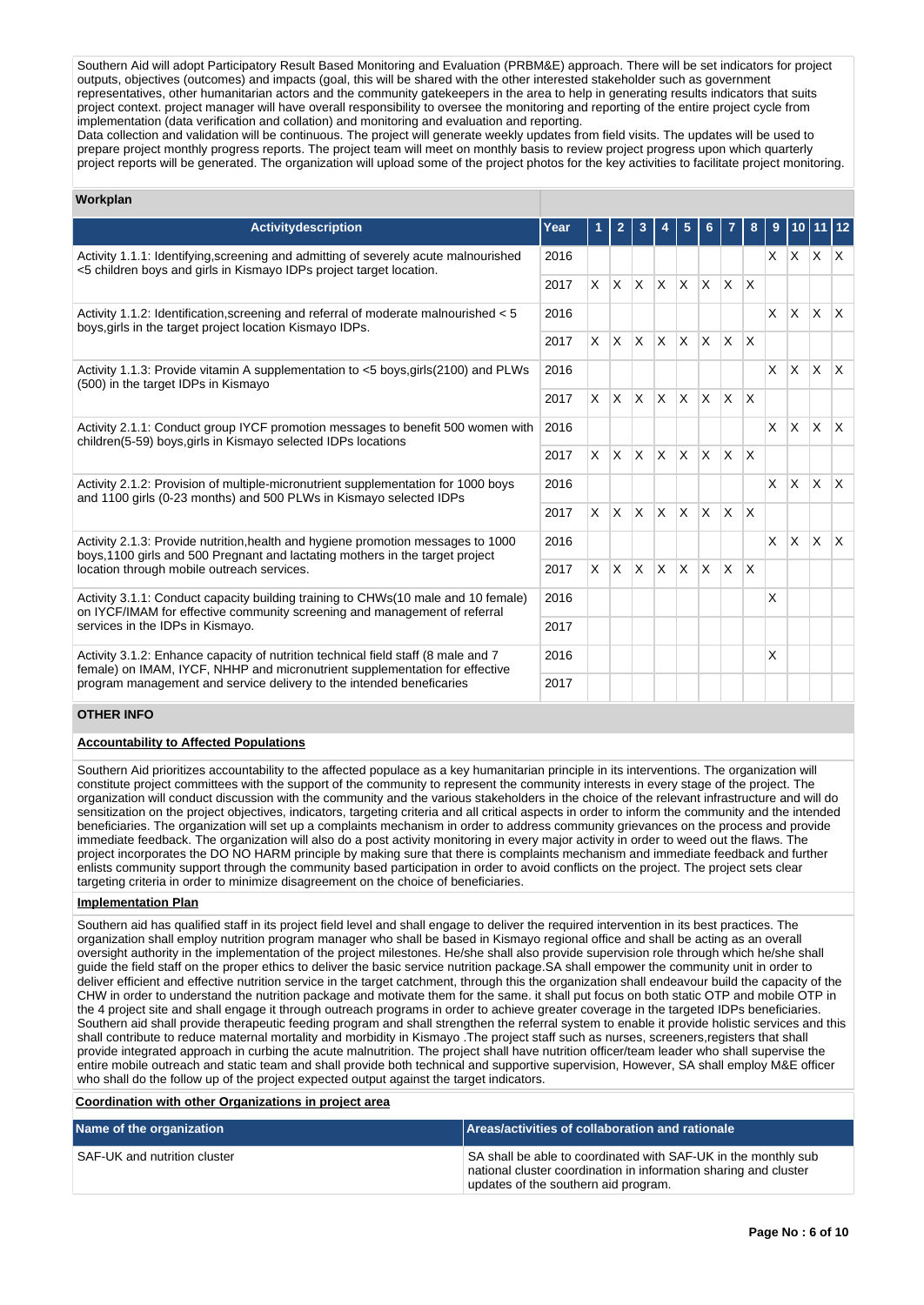| Kismayo local authority | For security of both the project beneficiaries and the staff Southern<br>aid shall be able to liase with Kismayo district security in charge to<br>inform the project objective and area of operation. |
|-------------------------|--------------------------------------------------------------------------------------------------------------------------------------------------------------------------------------------------------|
| Himilo org              | Coordinates with them on issues of TSFP referrals                                                                                                                                                      |
| ARC and ICRC            | Coordinates with them on protection and livelihoods.                                                                                                                                                   |
| Somali Aid              | to a void overlaps of the services provision Southern aid shall<br>coordinates with Somali aid.                                                                                                        |

# **Environment Marker Of The Project**

## **Gender Marker Of The Project**

2a- The project is designed to contribute significantly to gender equality

# **Justify Chosen Gender Marker Code**

The project main focused beneficiary are severely and moderate acutely malnourished under five boys,girls and pregnant and lactating women and as well provide equal opportunity to both the men and women in the employment and the training of the project hence the project is designed to contribute significantly on either gender.

# **Protection Mainstreaming**

In a bid to ensure attention to priority cross cutting issues (sex, age, disability and health), the project will take into consideration gender mainstreaming and will give priority to acutely malnourished pregnant and lactating women and children <5 boys and girls. The project will ensure the significant representation of either sex in project technical staff as well as the community health workers,community promoters and volunteers employed in the project .

### **Country Specific Information**

### **Safety and Security**

Kismyo district is the headquarter of Jubaland regional administration and since its liberation from the militia group enjoys an improved security unlike other part of the regions,The intended project area is within the Kismayo town IDPs that enjoys favorable peace as of now since the KDF and Juba security are manning in the area despite this Southern aid shall initiates the project through the consultation of both community elders as well as the security heads to avoid any victimization of our staff hence anticipating to be save throughout the project implementation.

Southern aid organization shall provide private security services to its office and shall ensure that the staff and the beneficiaries are always save.

# **Access**

The area of operation by the organization is currently accessible despite the security caution at all the time.Southern aid have its centers in a secure area and can provide the services without any fear of attack.

### **BUDGET**

| Code | <b>Budget Line Description</b>                                                                                                                                                                                                                                                                                                                                                                                               |   | D / S Quantity | Unit<br>cost | <b>Duration</b><br><b>Recurran   charged</b><br>ce | $\frac{9}{6}$<br>to CHF | <b>Total Cost</b> |  |
|------|------------------------------------------------------------------------------------------------------------------------------------------------------------------------------------------------------------------------------------------------------------------------------------------------------------------------------------------------------------------------------------------------------------------------------|---|----------------|--------------|----------------------------------------------------|-------------------------|-------------------|--|
|      | <b>Staff and Other Personnel Costs</b>                                                                                                                                                                                                                                                                                                                                                                                       |   |                |              |                                                    |                         |                   |  |
| 1.1  | Program manager                                                                                                                                                                                                                                                                                                                                                                                                              | D | 1 <sup>1</sup> | 1,200<br>.00 | 12                                                 | 100.00                  | 14,400.00         |  |
|      | Overall supervision of the project. He/She will be the technical person for the project and shall be responsible for the<br>implementation of the project. The manager shall be paid a monthly salay of \$1200.                                                                                                                                                                                                              |   |                |              |                                                    |                         |                   |  |
| 1.2  | <b>Nutrition officer</b>                                                                                                                                                                                                                                                                                                                                                                                                     | D | 1 <sup>1</sup> | 600.0<br>n   | 12                                                 | 100.00                  | 7,200.00          |  |
|      | This will be the person responsible for the day to day management of the project including M&E, reporting, coordination in the<br>field.                                                                                                                                                                                                                                                                                     |   |                |              |                                                    |                         |                   |  |
| 1.3  | <b>OTP Nurses</b>                                                                                                                                                                                                                                                                                                                                                                                                            | D | $6 \mid$       | 300.0<br>0   | 12                                                 | 100.00                  | 21,600.00         |  |
|      | The nurses shall provide the basic facility and mobile base therapeutic and couselling of the patient in the target area, they will be<br>the main technical field based staff who shall discharge their diagnostic duties and follow up of the nutrition related cases in the<br>project                                                                                                                                    |   |                |              |                                                    |                         |                   |  |
| 1.4  | OTP registars/measurers                                                                                                                                                                                                                                                                                                                                                                                                      | D | 6              | 200.0<br>0   | 12                                                 | 100.00                  | 14,400.00         |  |
|      | Registrar is responsible for recording all the admitted beneficiaries details and regular records on subsequent vists to the site.                                                                                                                                                                                                                                                                                           |   |                |              |                                                    |                         |                   |  |
| 1.5  | Community health workers/promoters                                                                                                                                                                                                                                                                                                                                                                                           | D |                | 20 80.00     | 12                                                 | 100.00                  | 19,200.00         |  |
|      | Community health workers will be 5 for each site and will be responsible for screening for malnutrition in the community using<br>MUAC and referring to centres. The CHW will be given a regular incentive. The CHWs will also be responsible for follow up of<br>beneficiaries in their houses to understand the way they are using nutriution supplies but also support promotion of IYCF and<br>hygiene promotionmessages |   |                |              |                                                    |                         |                   |  |
| 1.6  | <b>OTP Supervisior</b>                                                                                                                                                                                                                                                                                                                                                                                                       | D | $\mathbf{1}$   | 300.0<br>0   | 12                                                 | 100.00                  | 3,600.00          |  |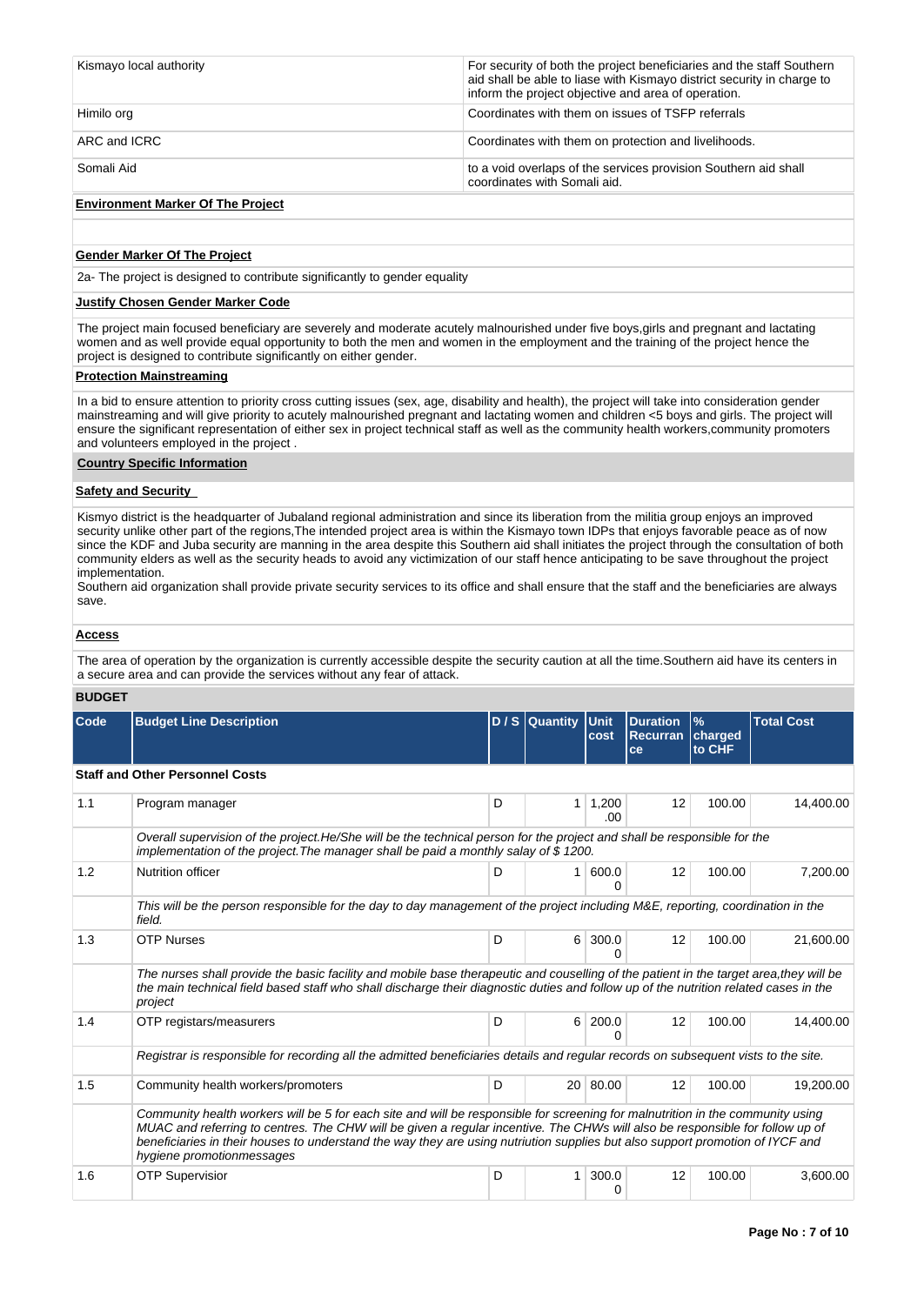|        | These team leaders will be overall responsible for the management of the mobile team and supervising all the activities of the<br>mobile team. The team leaders interfaces with community elders and is overall responsible for collecting data of beneficiaries and<br>food usage on a daily basis and report to the nutrition officer in Kismayo target locations.                                                                                                                                                                                                                                                                                                                                                                                                                                                                                                                                                                                                                                                                           |   |                |                |              |        |           |  |
|--------|------------------------------------------------------------------------------------------------------------------------------------------------------------------------------------------------------------------------------------------------------------------------------------------------------------------------------------------------------------------------------------------------------------------------------------------------------------------------------------------------------------------------------------------------------------------------------------------------------------------------------------------------------------------------------------------------------------------------------------------------------------------------------------------------------------------------------------------------------------------------------------------------------------------------------------------------------------------------------------------------------------------------------------------------|---|----------------|----------------|--------------|--------|-----------|--|
| 1.7    | Finance officer                                                                                                                                                                                                                                                                                                                                                                                                                                                                                                                                                                                                                                                                                                                                                                                                                                                                                                                                                                                                                                | D | 1 <sup>1</sup> | 500.0<br>0     | 12           | 80.00  | 4,800.00  |  |
|        | Responsible for the financial management of the project and ensure fund s are spend as per budget.                                                                                                                                                                                                                                                                                                                                                                                                                                                                                                                                                                                                                                                                                                                                                                                                                                                                                                                                             |   |                |                |              |        |           |  |
| 1.8    | Monitoring and evaluation officer                                                                                                                                                                                                                                                                                                                                                                                                                                                                                                                                                                                                                                                                                                                                                                                                                                                                                                                                                                                                              | D | 1              | 500.0<br>0     | 12           | 50.00  | 3,000.00  |  |
|        | Will be responsible with project monitoring activities to enable fast track the indicators against the program delivery.                                                                                                                                                                                                                                                                                                                                                                                                                                                                                                                                                                                                                                                                                                                                                                                                                                                                                                                       |   |                |                |              |        |           |  |
|        | <b>Section Total</b>                                                                                                                                                                                                                                                                                                                                                                                                                                                                                                                                                                                                                                                                                                                                                                                                                                                                                                                                                                                                                           |   |                |                |              |        | 88,200.00 |  |
|        | Supplies, Commodities, Materials                                                                                                                                                                                                                                                                                                                                                                                                                                                                                                                                                                                                                                                                                                                                                                                                                                                                                                                                                                                                               |   |                |                |              |        |           |  |
| 2.1    | Warehouse storage cost                                                                                                                                                                                                                                                                                                                                                                                                                                                                                                                                                                                                                                                                                                                                                                                                                                                                                                                                                                                                                         | D | $\mathbf{1}$   | 200.0<br>0     | 12           | 100.00 | 2,400.00  |  |
|        | This cost is meant for the supplies and storage services of the warehousing it shall cost the project $$2,400$<br>This cost is intended to provide warehousing and storage cost during the project implementation. It is cosseted at \$200 per<br>months for the proper storage of the nutrition supplies.                                                                                                                                                                                                                                                                                                                                                                                                                                                                                                                                                                                                                                                                                                                                     |   |                |                |              |        |           |  |
| 2.2    | OTP water                                                                                                                                                                                                                                                                                                                                                                                                                                                                                                                                                                                                                                                                                                                                                                                                                                                                                                                                                                                                                                      | D | $\mathbf{1}$   | 200.0<br>0     | 12           | 100.00 | 2,400.00  |  |
|        | The OTP beneficiaries shall be provided clean water during the therapeutic treatment in the OTP program, however, this cost is<br>intended to be paid to clean water supplies on the monthly basis hence it shall cost the project at \$200 per months for the entire<br>12 months project lifespan.<br>Clean drinking water will be procure every months that is 5 drums at a cost of \$40 per drums per months totaling \$200 per<br>months of 12 months hence will cost the project \$ 2400 for the entire period.<br>The OTP beneficiaries shall be provided clean water during the therapeutic treatment in the OTP program, however, this cost is<br>intended to be paid to clean water supplies on the monthly basis hence it shall cost the project at \$200 per months for the entire<br>12 months project lifespan.<br>Clean drinking water will be procure every months that is 5 drums at a cost of \$40 per drums per months totaling \$200 per<br>months of 12 months hence will cost the project \$ 2400 for the entire period. |   |                |                |              |        |           |  |
| 2.3    | IMAM/IYCEF training to 15 project staff for 5 days training                                                                                                                                                                                                                                                                                                                                                                                                                                                                                                                                                                                                                                                                                                                                                                                                                                                                                                                                                                                    | D | 1 <sup>1</sup> | 4,340<br>.00   | $\mathbf{1}$ | 100.00 | 4,340.00  |  |
|        | This cost will provide staff refreshment,er diem, venue hire and training facilitators during the training period. The training venue<br>shall be cost the project a total lumpsum of \$100 for the 5 days the training shall be conducted.                                                                                                                                                                                                                                                                                                                                                                                                                                                                                                                                                                                                                                                                                                                                                                                                    |   |                |                |              |        |           |  |
| 2.4    | NHHP/IYCF training to 20 CHW/promoter for 5 days<br>trainingNHHP/IYCF training to 20 CHW/promoter for 5 days<br>training                                                                                                                                                                                                                                                                                                                                                                                                                                                                                                                                                                                                                                                                                                                                                                                                                                                                                                                       | D | 1 <sup>1</sup> | 3,610<br>.00   | 1            | 100.00 | 3,610.00  |  |
|        | Refreshment, venue hire, training facilitators and CHW per diems will be catered by this cost during the 5 days training in<br>Kismayo. The CHWs capacity will enhance in order to provide effective community mass screening and improve the referral<br>services in the project areas. The training venue shall be cost the project a total lumpsum of \$100 for the 5 days the training shall<br>be conducted.                                                                                                                                                                                                                                                                                                                                                                                                                                                                                                                                                                                                                              |   |                |                |              |        |           |  |
| 2.5    | NHHP/IYCF promotion session(\$10*50*2days)                                                                                                                                                                                                                                                                                                                                                                                                                                                                                                                                                                                                                                                                                                                                                                                                                                                                                                                                                                                                     | D | 1              | 3,000<br>.00   | 1            | 100.00 | 3,000.00  |  |
|        | This cost will take care of the community sensitization and advocacy for the uptake of the nutrition intervention as well as<br>educating the care takers on the best practices of food diversification. The posters shall be able to show such information as best<br>hygiene practices for instance hand washing, breastfeeding as well as the healthy living environment.                                                                                                                                                                                                                                                                                                                                                                                                                                                                                                                                                                                                                                                                   |   |                |                |              |        |           |  |
| 2.6    | Vehicle hire for referral and outreach mobileservices                                                                                                                                                                                                                                                                                                                                                                                                                                                                                                                                                                                                                                                                                                                                                                                                                                                                                                                                                                                          | D | 1              | 800.0<br>0     | 12           | 100.00 | 9,600.00  |  |
|        | This cost will cater for the vehicle that will be hired purposely for outreach OTP mobile services as well as the referral of the most<br>complicated cases, this vehicle will be costing the project an amount of \$800 per months for the 12 months also.                                                                                                                                                                                                                                                                                                                                                                                                                                                                                                                                                                                                                                                                                                                                                                                    |   |                |                |              |        |           |  |
|        | <b>Section Total</b>                                                                                                                                                                                                                                                                                                                                                                                                                                                                                                                                                                                                                                                                                                                                                                                                                                                                                                                                                                                                                           |   |                |                |              |        | 25,350.00 |  |
| Travel |                                                                                                                                                                                                                                                                                                                                                                                                                                                                                                                                                                                                                                                                                                                                                                                                                                                                                                                                                                                                                                                |   |                |                |              |        |           |  |
| 5.1    | Air trave 2 pax *2 return ticket                                                                                                                                                                                                                                                                                                                                                                                                                                                                                                                                                                                                                                                                                                                                                                                                                                                                                                                                                                                                               | D |                | 2   500.0<br>0 | 2            | 100.00 | 2,000.00  |  |
|        | Project required to coordinates both the cluster sub national level as well as the national and regional coordination hence this<br>cost shall be able to cater for the program managers traveling cost within and outside Kismayo district project locations.                                                                                                                                                                                                                                                                                                                                                                                                                                                                                                                                                                                                                                                                                                                                                                                 |   |                |                |              |        |           |  |
| 5.2    | DSA for the program team traveling.                                                                                                                                                                                                                                                                                                                                                                                                                                                                                                                                                                                                                                                                                                                                                                                                                                                                                                                                                                                                            | D |                | 2 100.0<br>0   | 2            | 100.00 | 400.00    |  |
|        | This is the cost related to the travels per diem for the programs team during the travel from Kismayo to Mogadishu for corination<br>of the cluster and other stakeholders forums. It presumed to 2staff*\$100per person on 2 quarterly meeting                                                                                                                                                                                                                                                                                                                                                                                                                                                                                                                                                                                                                                                                                                                                                                                                |   |                |                |              |        |           |  |
| 5.3    | Vehicle hire for project supervision.                                                                                                                                                                                                                                                                                                                                                                                                                                                                                                                                                                                                                                                                                                                                                                                                                                                                                                                                                                                                          | D | 1              | 1,800<br>.00   | 12           | 100.00 | 21,600.00 |  |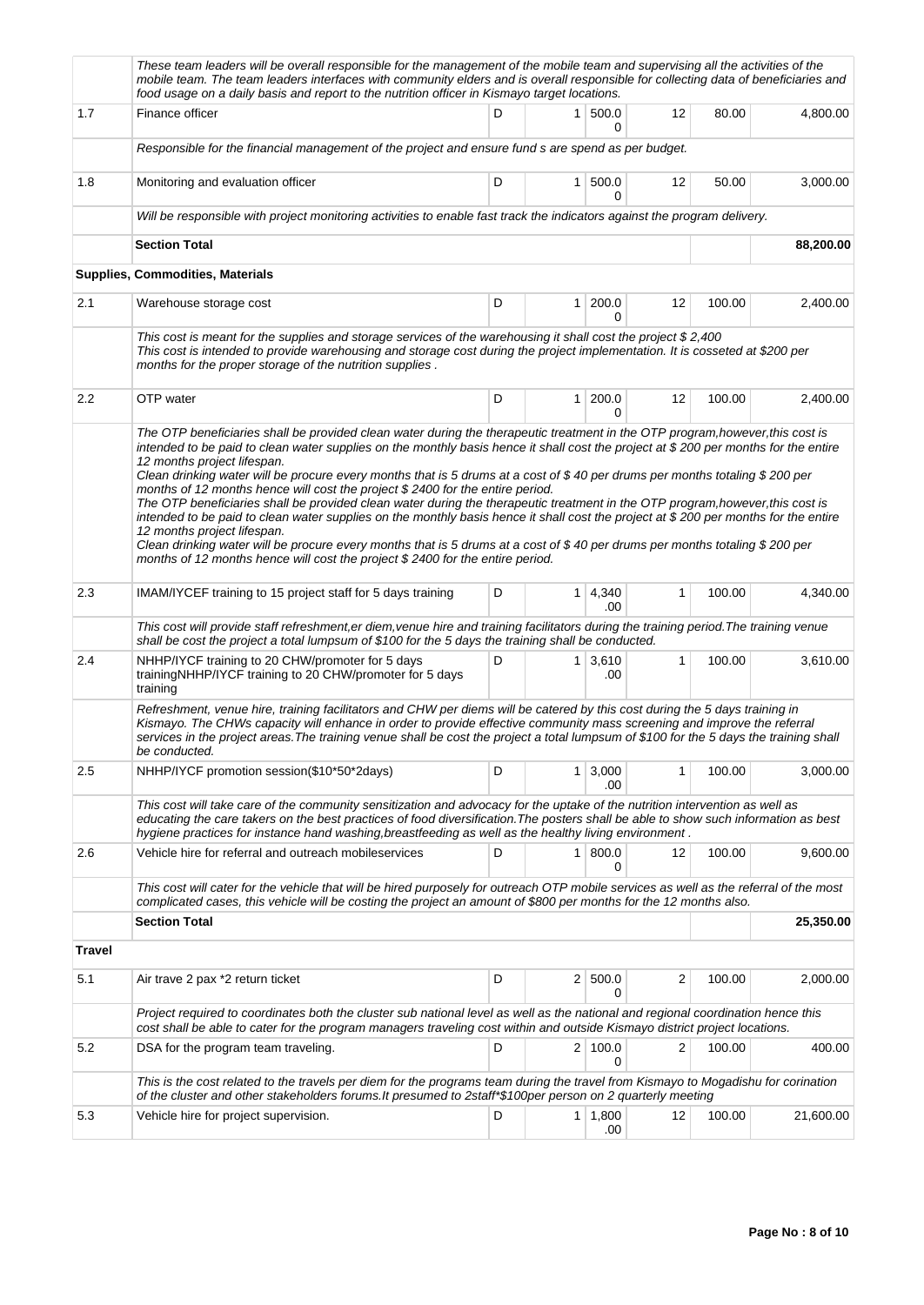|                   | The project shall hire one supportive supervision vehicle for 12 months of the project period which shall be hired at a rate of \$<br>1800 per months, this vehicle will be assigned to the project manager and nutrition officers as well as providing overall project<br>mobility services. The project shall hire one supportive supervision vehicle for 12 months of the project period which shall be hired<br>at a rate of \$1800 per months, this vehicle will be assigned to the project manager and nutrition officers as well as providing<br>overall project mobility services. |   |                |                        |              |        |            |
|-------------------|--------------------------------------------------------------------------------------------------------------------------------------------------------------------------------------------------------------------------------------------------------------------------------------------------------------------------------------------------------------------------------------------------------------------------------------------------------------------------------------------------------------------------------------------------------------------------------------------|---|----------------|------------------------|--------------|--------|------------|
|                   | <b>Section Total</b>                                                                                                                                                                                                                                                                                                                                                                                                                                                                                                                                                                       |   |                |                        |              |        | 24,000.00  |
|                   | <b>General Operating and Other Direct Costs</b>                                                                                                                                                                                                                                                                                                                                                                                                                                                                                                                                            |   |                |                        |              |        |            |
| 7.1               | Office rent                                                                                                                                                                                                                                                                                                                                                                                                                                                                                                                                                                                | D | 1 <sup>1</sup> | 600.0<br>0             | 12           | 50.00  | 3,600.00   |
|                   | For the smooth coordination and implementation of the project the project shall contributes to the office facilitation cost hence this<br>cost shall be used to pay the office rent see attached BOQ                                                                                                                                                                                                                                                                                                                                                                                       |   |                |                        |              |        |            |
| 7.2               | Communication cost                                                                                                                                                                                                                                                                                                                                                                                                                                                                                                                                                                         | D |                | 1 300.0<br>0           | 12           | 100.00 | 3,600.00   |
|                   | Communication mainly, setting up internet for the office as well as mobile communication with mobile teams and community<br>health workers.                                                                                                                                                                                                                                                                                                                                                                                                                                                |   |                |                        |              |        |            |
| 7.3               | Office stationaries.                                                                                                                                                                                                                                                                                                                                                                                                                                                                                                                                                                       | D |                | $1 \mid 1,422$<br>.00. | $\mathbf{1}$ | 100.00 | 1,422.00   |
|                   | See attached BQ, the cost of office stationary is on monthly basis and shall facilitates the smooth operation of the office as well<br>as general administrative issues to enable implements the project                                                                                                                                                                                                                                                                                                                                                                                   |   |                |                        |              |        |            |
| 7.4               | Utilities(Electericity)                                                                                                                                                                                                                                                                                                                                                                                                                                                                                                                                                                    | D |                | 1 180.0<br>$\Omega$    | $\mathbf{1}$ | 100.00 | 180.00     |
|                   | The electricity will be paid to the suppliers for the office during the project 12 months period a rate of \$15 per month totalling \$<br>180 for the entire period.                                                                                                                                                                                                                                                                                                                                                                                                                       |   |                |                        |              |        |            |
| 7.5               | Bank charges                                                                                                                                                                                                                                                                                                                                                                                                                                                                                                                                                                               | D |                | $1 \mid 3.648$<br>.00  | 1            | 100.00 | 3,648.00   |
|                   | This cost is for the bank transaction which is 0.0249% of the project overall cost.                                                                                                                                                                                                                                                                                                                                                                                                                                                                                                        |   |                |                        |              |        |            |
|                   | <b>Section Total</b>                                                                                                                                                                                                                                                                                                                                                                                                                                                                                                                                                                       |   |                |                        |              |        | 12,450.00  |
|                   | <b>SubTotal</b><br>53.00                                                                                                                                                                                                                                                                                                                                                                                                                                                                                                                                                                   |   |                |                        |              |        | 150,000.00 |
| Direct            |                                                                                                                                                                                                                                                                                                                                                                                                                                                                                                                                                                                            |   |                |                        |              |        | 150,000.00 |
| Support           |                                                                                                                                                                                                                                                                                                                                                                                                                                                                                                                                                                                            |   |                |                        |              |        |            |
| <b>PSC Cost</b>   |                                                                                                                                                                                                                                                                                                                                                                                                                                                                                                                                                                                            |   |                |                        |              |        |            |
|                   | <b>PSC Cost Percent</b>                                                                                                                                                                                                                                                                                                                                                                                                                                                                                                                                                                    |   |                |                        |              |        |            |
| <b>PSC Amount</b> |                                                                                                                                                                                                                                                                                                                                                                                                                                                                                                                                                                                            |   |                |                        |              |        | 0.00       |
| <b>Total Cost</b> |                                                                                                                                                                                                                                                                                                                                                                                                                                                                                                                                                                                            |   |                |                        |              |        | 150,000.00 |
|                   | <b>Grand Total CHF Cost</b>                                                                                                                                                                                                                                                                                                                                                                                                                                                                                                                                                                |   |                |                        |              |        | 150,000.00 |